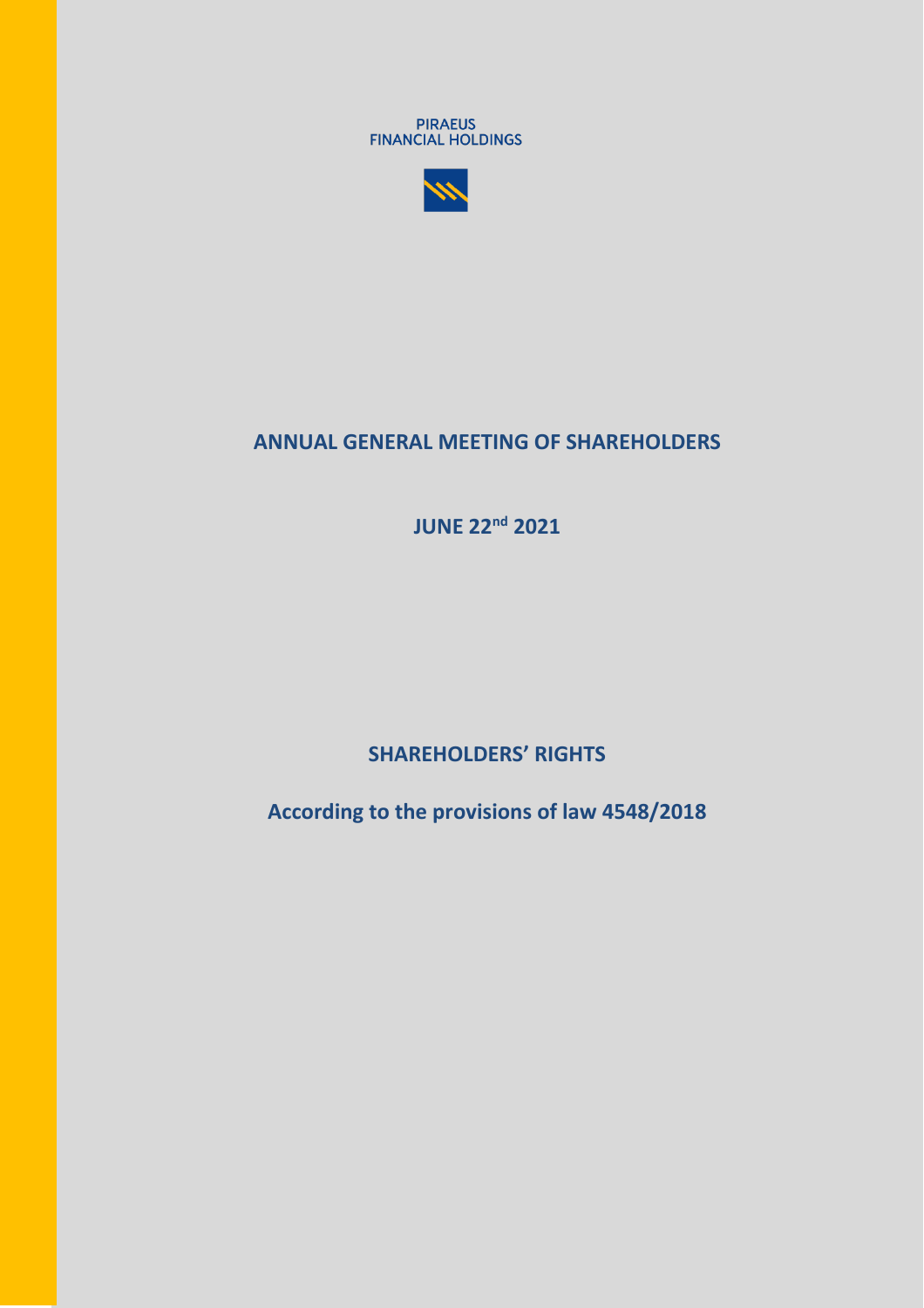



Regarding the shareholders of the société anonyme, under the name "PIRAEUS FINANCIAL HOLDINGS S.A.", as well as the convocation and meeting of shareholder's general meeting, according to the provisions of law 4548/2018 "Reform of the law of sociétés anonymes", in force the following are applicable:

#### **1. Shareholders' general meeting**

#### **1.1 Shareholder**

The Shareholders exercise their rights through their participation at the general meeting. General meeting resolutions, adopted as prescribed by law, are also binding on absent or dissenting shareholders. For the Company, shareholders who are entitled to participate in the general meeting and to exercise the right to vote are those that are registered on the record date in the Dematerialized Securities System (DSS) of the company "HELLENIC CENTRAL SECURITIES DEPOSITORY (ATHEXCSD)" or the ones identified as such based on the relevant date through registered intermediaries or other intermediaries in compliance with the provisions of the legislation (Law 4548/2018, Law 4569/2019, Law 4706/2020 and Regulation (EU) 2018/1212) as well as the Rulebook of Operation of the Hellenic Central Securities Depository (Government Gazette B/1007/16.03.2021)..

#### **1.2 Categories of general meetings**

The general meeting mandatorily convenes at the Company's seat or in another municipality within the county of the seat or another neighbouring municipality or in the municipality of the Athens Stock Exchange seat, at least once every financial year and within the time limit laid down by the provisions of the Law, as in force.

The Board of Directors may also call extraordinary sessions of the general meeting of shareholders, whenever so deemed advisable or necessary.

Moreover, the general meeting of shareholders is called, by requisition of minority shareholders pursuant to paragraph 1 of article 141 of law 4548/2018.

The Auditor of the Company as well has the right to request the convocation of the general meeting by applying to the Chairman of the Board of Directors.

#### **1.3 Competences of the general meeting**

Sole the general meeting, according to article 117 of law 4548/2018, has authority to decide on:

a) Amendments to Company's articles of association, with share capital increases and reductions being understood as amendments thereto for the purposes hereof;

b) Election of members of the Board of Directors and Auditors;

c) Approval of the overall management activities according to article 108 of Law 4548/2018 and discharge of Auditors;

d) Approval of the annual and any consolidated financial statements;

e) Distribution of the annual profits;

f) Approval of remuneration paid and preliminary approval for remuneration, under article 109 of law 4548/2018;

g) Approval of the remuneration policy and the remuneration report;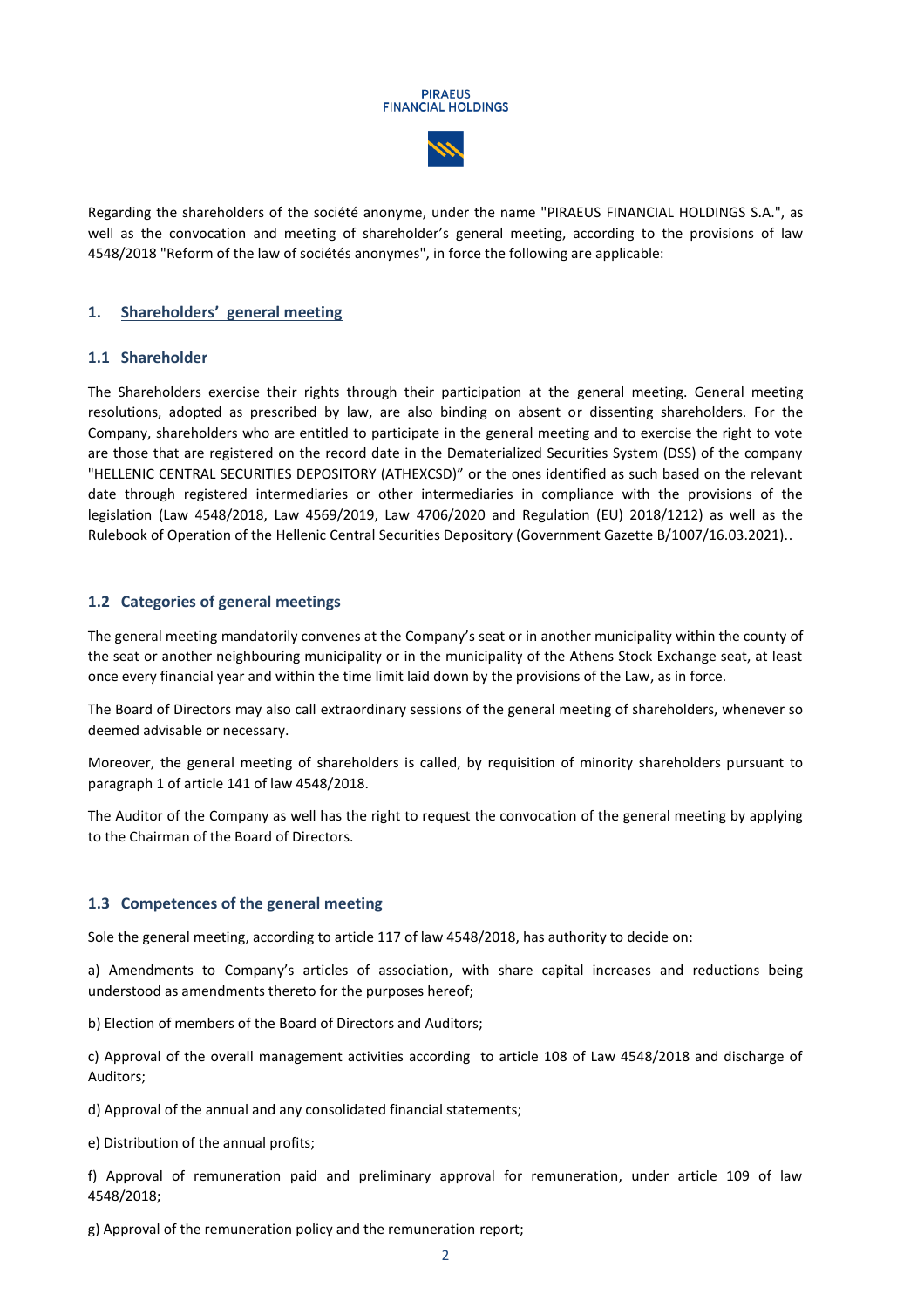#### **PIRAEUS FINANCIAL HOLDINGS**



h) Merger, split, conversion, revival, term extension or dissolution of the Company, according to law 4548/2018 and law 4601/2019, in force;

i) Appointment of liquidators,

It is noted that not coming under the provisions of the preceding paragraph are the following:

a) Share capital increases or share capital readjustment acts explicitly vested in the Board of Directors under the law, as well as increases imposed under the provisions of other legislation;

b) The amendment or harmonization of provisions in the articles of association by the Board of Directors when so explicitly provided by law;

c) The election of directors in the place of directors who resigned, died or forfeited their office in any other manner, in accordance with the article 82 of law 4548/2018;

d) The option to distribute interim dividends pursuant to paragraphs 1 and 2 of art. 162 of Law 4548/2018;

e) The option to distribute (under para. 3 of art. 162 of law 4548/2018) profits or voluntary reserves within the current business year under a BoD resolution which is submitted to the publication formalities.

#### **1.4 Invitation of general meeting**

- The invitation of the general meeting contains as a minimum the following information:

a) the building, with exact address details;

b) the date and time of the meeting;

c) the agenda items, clearly defined;

d) the shareholders entitled to participate;

e) precise instructions on the manner in which shareholders shall be able to participate at the meeting and exercise their rights in person or by proxy or even remotely;

f) the rights of shareholders under paragraphs 2,3,6,7 of article 141 of law 4548/2018, as in force, with reference of the time period within which any such right may be exercised or, alternatively, the deadline by which such rights may be exercised. It is noted that more detailed information on the above minority rights are available on the chapter 2 of the present document;

g) the procedure for the exercise of the voting right by proxy and in particular the forms used by the Company for this purpose as well as the means and methods provided by the articles of association, in accordance with para.4 of article 128 of law 4548/2018 in order for the Company to receive electronic notices for the appointment and recall of proxies;

h) the procedure for the exercise of the voting right by correspondence or by electronic means, if applicable pursuant to the provisions of articles 125 and 126 of law 4548/2018 in force;

i) the determination of the date of record, as provided for in paragraph 6 of article 124 of law 4548/2018;

j) the place where the complete text of the documents and draft resolutions, provided for in paragraph 4 of article 123 of law 4548/2018, shall be available as well as the manner that these may be obtained, and

k) the Company's website address, where the information under paragraphs 3 & 4 of article 123 of law 4548/2018, shall be available.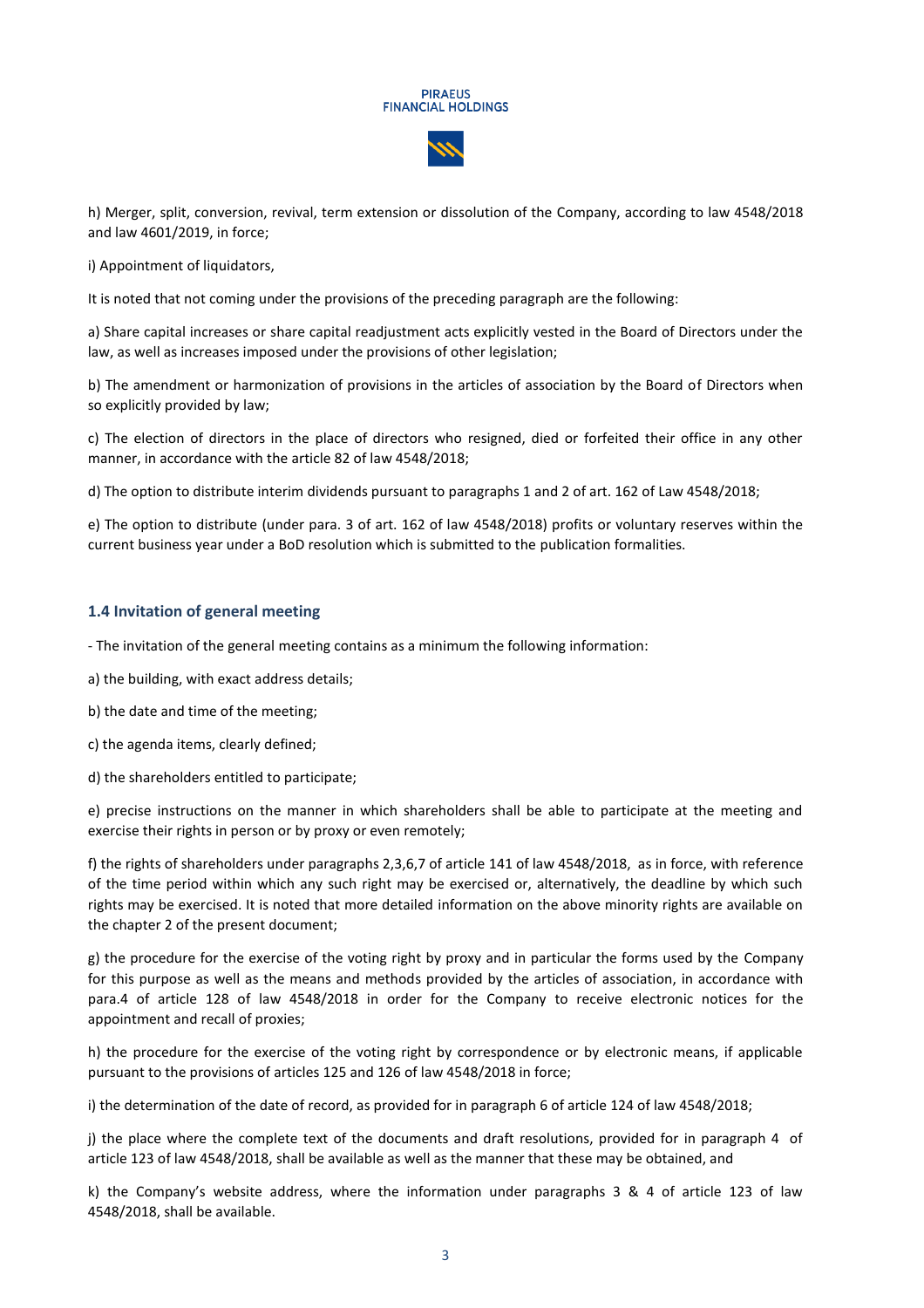- Except in the case of reiterative general meeting sessions, the notice to the general meeting shall be published twenty (20) clear days minimum prior to the date appointed for its session:

a) by means of its entry in the Company Record in the General Commercial Register (business registry), as well as

b) at the Company' s website,

and shall also be communicated within the said time period in a manner ensuring fast and non-discriminatory access to it, by means of media which are reasonably reliably as shall be judged by the Board of Directors, for the effective dissemination of the relevant information to investors, such as in particular printed and electronic media of national and pan-European reach.

Notwithstanding the above notice publication modalities, every shareholder has the right to receive, upon request, personal notification by e-mail about impending general meeting sessions ten (10) days minimum prior to the appointed day for the general meeting session.

#### **1.5 Participation at the general meeting**

Shareholders having the right to participate and vote in the general meeting (and the iterative) are those registered at the opening of the fifth day prior to the date of the general meeting (Record Date). The said date of record is also applicable in the case of an adjourned or iterative session, provided such adjourned or iterative session is not more than thirty (30) days from the date of record. If this is not the case, or if in the case of a iterative general meeting a new notice is published, persons having shareholder status as at the start of the third day prior to the day of the adjourned or reiterative general meeting session may participate at the general meeting.

Proof of shareholding status may be evidenced by any legal means and in any case based on information received by the Company electronically by ATHEXCSD, if the latter provides registration services, the participating and registered intermediaries in the central securities depository in any other case. A shareholder may participate in the General Meeting, based on the confirmations or notices of Articles 5 and 6 of Regulation (EU) 2018/1212, provided by the intermediary, unless the General Meeting refuses such participation for a material cause, which justifies its refusal, in compliance with the relevant statutory provisions (Article 19 (1), Law 4569/2018 and Article 124, Law 4548/2018).

The Board of Directors may resolve, in accordance with the articles of association that the general meeting will not convene at any place but will convene in full with the participation of the shareholders remotely by electronic means in accordance with the terms and conditions of the Law, as in force.

The Board of Directors may resolved, in accordance with the articles of association, that any shareholder may participate in voting on items on the agenda of the general meeting at a distance by e-mail or by electronic means, the vote held before the meeting in accordance with the provisions and under the conditions of the law, as in force.

At the general meeting the members of the Board of Directors and the auditors of the Company are also entitled to attend. Under the responsibility of the Chairman of the general meeting the presence of other persons not having shareholder status or shareholders' representatives may be allowed by the latter. The presence of the abovementioned persons in the General meeting may also be effected by electronic means, in accordance with law in force.

In the event of a general meeting, in accordance with law in force, the shareholders and other interested parties are specifically informed of the process through the invitation of the general meeting.

Shareholders may participate at the general meeting in person or by proxy. A shareholder may appoint a proxy for a single or multiple general meeting sessions and for a specified time period. The proxy votes in accordance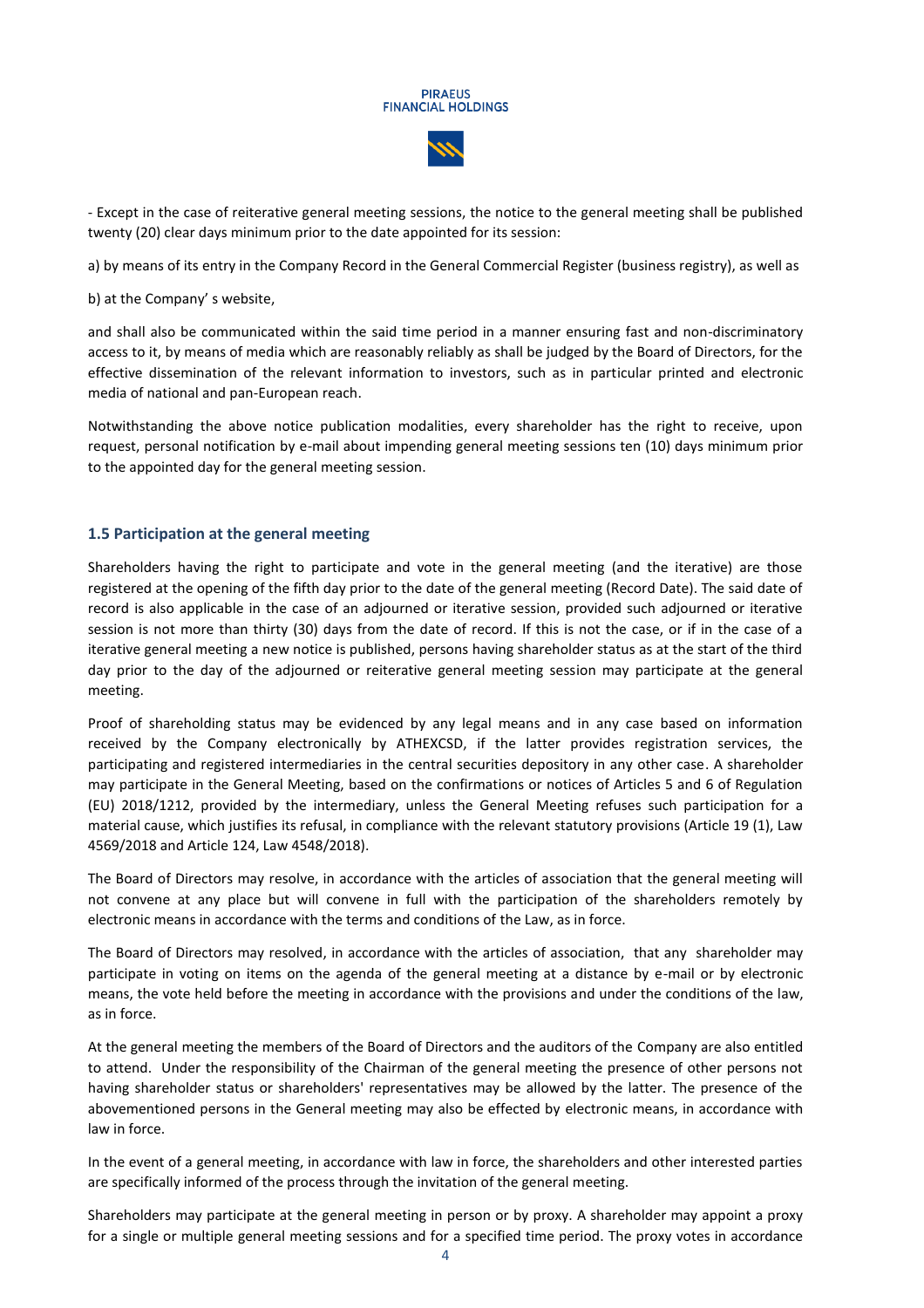

with the shareholder's instructions, if any. Any failure by the proxy to vote as directed shall not affect the validity of the general meeting resolutions even when the proxy's vote was instrumental in achieving majority.

A shareholder may appoint up to three (3) proxies; however, when a shareholder owns shares in the Company, which are shown in more than one securities account, this limitation does not preclude the shareholder from appointing different proxies for the shares shown in each account in respect of a specific general meeting session. The appointment of proxy may be freely revoked.

The appointment and recall or substitution of a proxy or representative shall be made in writing or by e-mail message or other electronic means and shall be submitted to the Company forty eight (48) hours minimum prior to the date appointed for the general meeting.

A shareholder's proxy is required to disclose to the Company, prior to the commencement of the general meeting, any specific fact which may be of use to shareholders in order for them to assess a possible risk that the proxy might serve interests other than the shareholder's interests.

A conflict of interest, according to law, may exist particularly when the proxy:

a) is a shareholder exercising control over the company or another legal person or entity controlled by such shareholder;

b) is a member of the Board of Directors or of the management of the company in general or of a shareholder exercising control over the company, or other legal person or entity controlled by a shareholder exercising control over the company;

c) is an employee or auditor of the company or of a shareholder exercising control over the company or another legal person or entity controlled by a shareholder exercising control over the company;

d) is a spouse or relative within the first degree of one of the individuals referred to under items (a) to (c) above.

#### **1.6 Ordinary quorum and majority at the general meeting**

The general meeting is in quorum and may validly transact the business contained in the agenda when at least one fifth (1/5) of the paid-in share capital is represented thereat.

If no such quorum is obtained, the general meeting shall be held anew within twenty (20) days as of the date of the adjourned meeting, upon notice of at least ten (10) clear days in advance; such reiterative session shall be in quorum and may validly transact the business contained in the original agenda whatever the part of the paid-in share capital represented thereat; a new notice is not required, if the original notice specified the place and time for repeat sessions in case no quorum is present at the original General Meeting session, provided the adjourned and the reiterative sessions are a minimum of five (5) clear days apart.

Subject to the paragraph 1.7 of the present document, general meeting resolutions are passed by absolute majority of the votes represented thereat.

#### **1.7. Qualified quorum and majority at the general meeting**

Exceptionally, the general meeting is in quorum and may validly transact the business contained in the agenda when shareholders representing one half (1/2) of the paid-in share capital are present or represented thereat, in the case of resolutions concerning a change of the nationality of the Company, a change of the business object of the Company, increase of shareholders' obligations, ordinary increase of share capital unless imposed under the law or effected by means of capitalization of reserves, share capital reduction except when it is in accordance with para. 5 of article 21 of law 4548/2018 or para. 6 of article 49 of law 4548/2018, a change in the manner of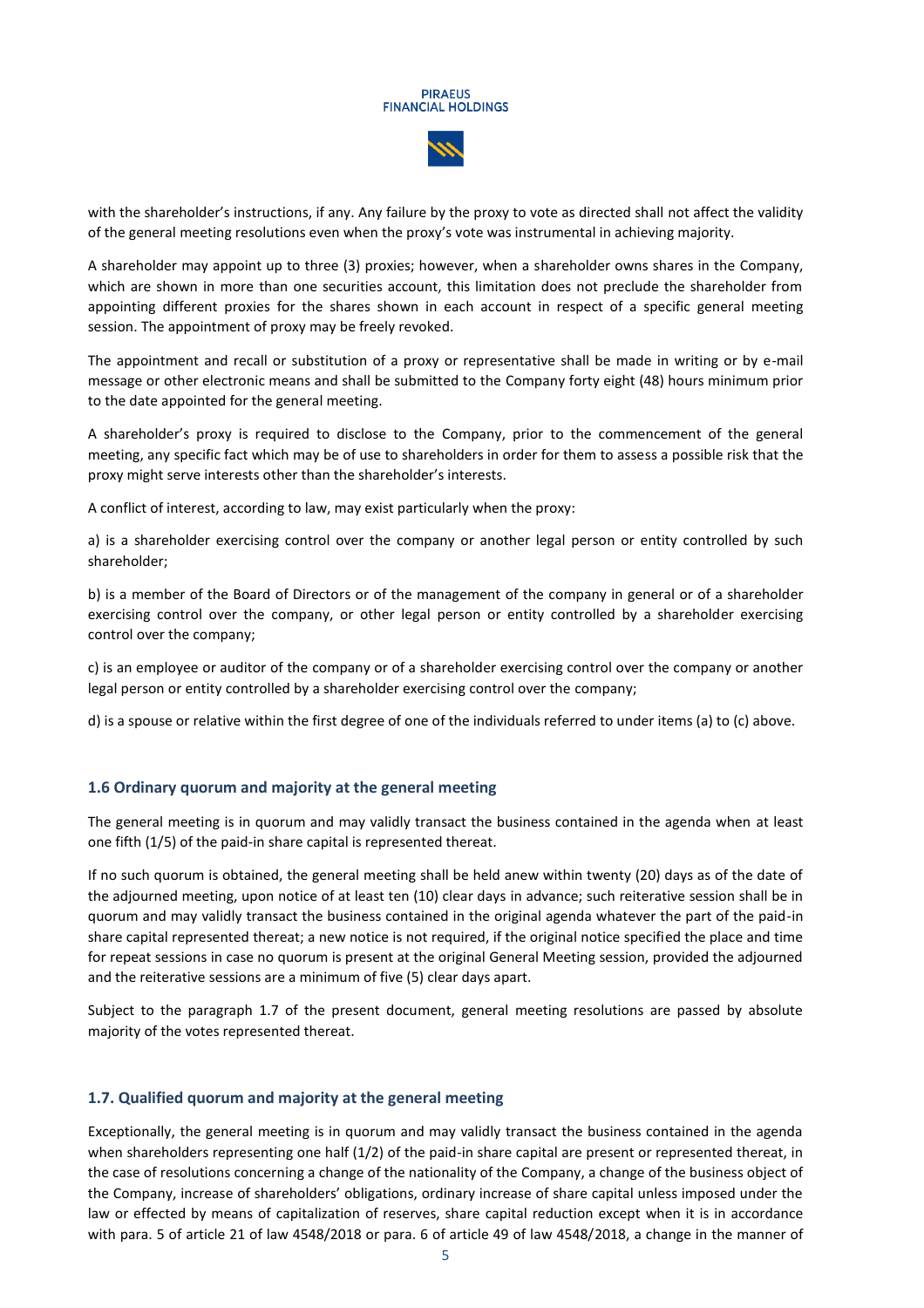appropriation of profits, merger, split, conversion, revival, term extension or dissolution of the Company, the granting or renewal of power to the Board of Directors for share capital increase, pursuant to para. 1 of art. 24 of law 4548/2018, as well as in all other cases in which the law specifies that the general meeting shall adopt resolutions under a qualified quorum and majority.

If the quorum specified in the preceding paragraph is not obtained, the general meeting shall be held anew within twenty (20) days as of the date of the adjourned meeting and upon a prior notice of at least ten (10) clear days in advance; such reiterative session shall be in quorum and may validly transact the business contained in the original agenda when shareholders representing at least one fifth (1/5) of the paid-in share capital are present or represented thereat. A new notice is not required, if the original notice specified the place and time for repeat sessions, provided the adjourned and each reiterative meeting are at least five (5) days apart.

Resolutions under the paragraph 1.7 are passed by a majority of two thirds (2/3) of the votes represented at the general meeting.

## **1.8 General meeting Agenda-Minutes**

General meeting deliberations and resolutions are confined to the items included in the agenda.

The vote result is announced by the general meeting chairman as soon as it is established.

The vote results are posted on the Company website, within five (5) days maximum as of the general meeting date, indicating as a minimum for each resolution the number of shares for which valid votes were cast, the percentage of share capital such votes represent, the total number of valid votes as well as the number of votes cast in favor and against each resolution and the number of votes abstained.

A summary of the general meeting deliberations and resolutions is recorded in the minutes book, signed by the general meeting chairman and secretary. A list of the shareholders who attended or were represented at the general meeting is also recorded in the said book.

Copies and extracts of the minutes are certified by the chairman of the Board of Directors, his deputy or another BoD member appointed under a BoD resolution, and are submitted to the competent General Commercial Register (GEMI) unit within twenty (20) days as from the general meeting session.

At the request of a shareholder the chairman of the general meeting is required to record in the minutes a summary of such shareholder's opinion; the general meeting chairman has the right to refuse to record such opinion if relating to matters clearly outside the scope of the agenda or if its content manifestly contravenes morality or the law.

## **2. Minority Rights**

# **2.1 Rights of shareholders representing at least one-twentieth (1/20) of the paid-in share capital of the Company**

According to law 4548/2018, following a request from shareholders representing at least one-twentieth (1/20) of the paid-in share capital of the Company:

a) The Board of Directors is obliged to call an extraordinary general meeting session and set a date for it not being more than forty five (45) days from the date such requisition was submitted to the chairman of the Board of Directors. The requisition must specify the matters to be placed on the agenda;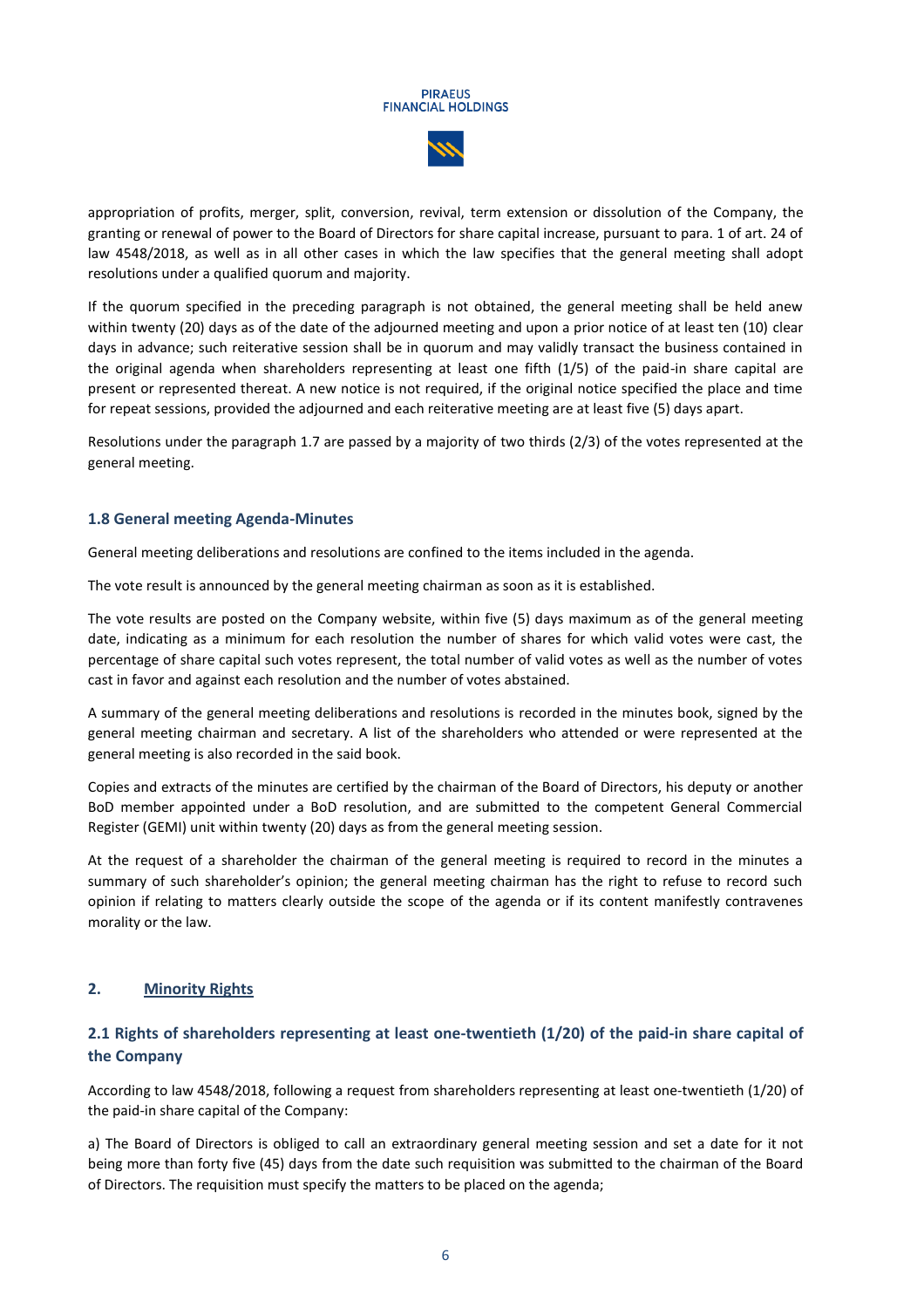

b) The Board of Directors is obliged to include additional items in the agenda of the general meeting, already convened, if the relevant requisition reaches the Board of Directors fifteen (15) days minimum prior to the general meeting session. Such additional items must be published or communicated on the responsibility of the Board of Directors, pursuant to article 11, at least seven (7) days prior to the general meeting session. The requisition for the inclusion of additional items in the agenda is accompanied by justification or by a draft resolution for approval by the general meeting and the revised agenda is published the same way as the previous one thirteen (13) days prior to the day of the general meeting and at the same time it is made available to shareholders on the Company website together with the justification or the draft resolution submitted by the shareholders pursuant to the provisions of paragraph 4 of article 123 of law 4548/2018;

c) The above shareholders have the right to submit draft resolutions on items included in the original or any revised agenda of the general meeting; the relevant requisition must reach the Board of Directors seven (7) days minimum prior to the date of the general meeting session, and the draft resolutions are made available to shareholders pursuant to the provisions of paragraph 3 of article 123 of law 4548/2018;

In the cases under a, b and c above, the Board of Directors is not required to include items in the agenda or to cause the publication or communication of same along with the justification and/or draft resolutions submitted by the shareholders, if the content thereof is in obvious contravention of the law or good morals.

d) The Chairman of the general meeting is obliged to adjourn, but only once, the adoption of resolutions on all or some of the agenda items by the general meeting and fix a new session for deciding on such resolutions, on the date mentioned in the shareholders' requisition which may not, however, be later than twenty (20) days from the day of such adjournment. Such adjourned general meeting is a continuation of the previous one and the notice publication formalities need not be observed anew; this meeting may also be attended by new shareholders, subject to adherence to the relevant formalities for attendance, without prejudice to paragraph 6 of article 124 of law 4548/2018;

e) The Board of Directors is obliged to inform the Ordinary General Meeting of the amounts which were paid during the last two-year period by the Company to each member of the Board of Directors or to the managers of the Company as well as of any benefit provided by the Company to the above persons for any reason or contract existing between the Company and such persons. The Board of Directors may refuse to supply the requested information for sufficient and material reasons which shall be entered in the minutes. In the cases of this paragraph, the Board of Directors may provide a single response to shareholders' requests of the same content.

f) The above shareholders have the right to demand an open vote at the general meeting on any agenda item or items;

g) The above shareholders have the right to request extraordinary judicial review by applying to the court, hearing the case in accordance with the ex parte jurisdiction procedure, if there is suspicion of any action which is contrary to the provisions of law or the articles of association of the Company or to resolutions adopted by the general meeting; in all cases, the petition for such review must be filed within three (3) years as of the date of approval of the financial statements of the business year within which the said acts were committed;

h) The above shareholders have the right to submit in writing to the Board of Directors a requisition about the exercise of Company claims pursuant to article 103 of law 4548/2018. The applicants will be required to prove that they had shareholder status six (6) months prior to the submission of the said requisition. In their requisition, the requesting shareholders set a reasonable time period within which the Board of Directors is required to assess the content of the requisition and determine whether the Company shall institute an action for the claims set out in the said requisition. The time period set may not be less than one (1) month as of the time the requisition was submitted to the Board of Directors;

i) The above shareholders, when forming part of a minority of at least one tenth (1/10) of the share capital of the Company that opposed the adoption of the relevant resolution by the general meeting, have the right to apply to the competent court within two (2) months as of the general meeting approval, requesting a decrease of